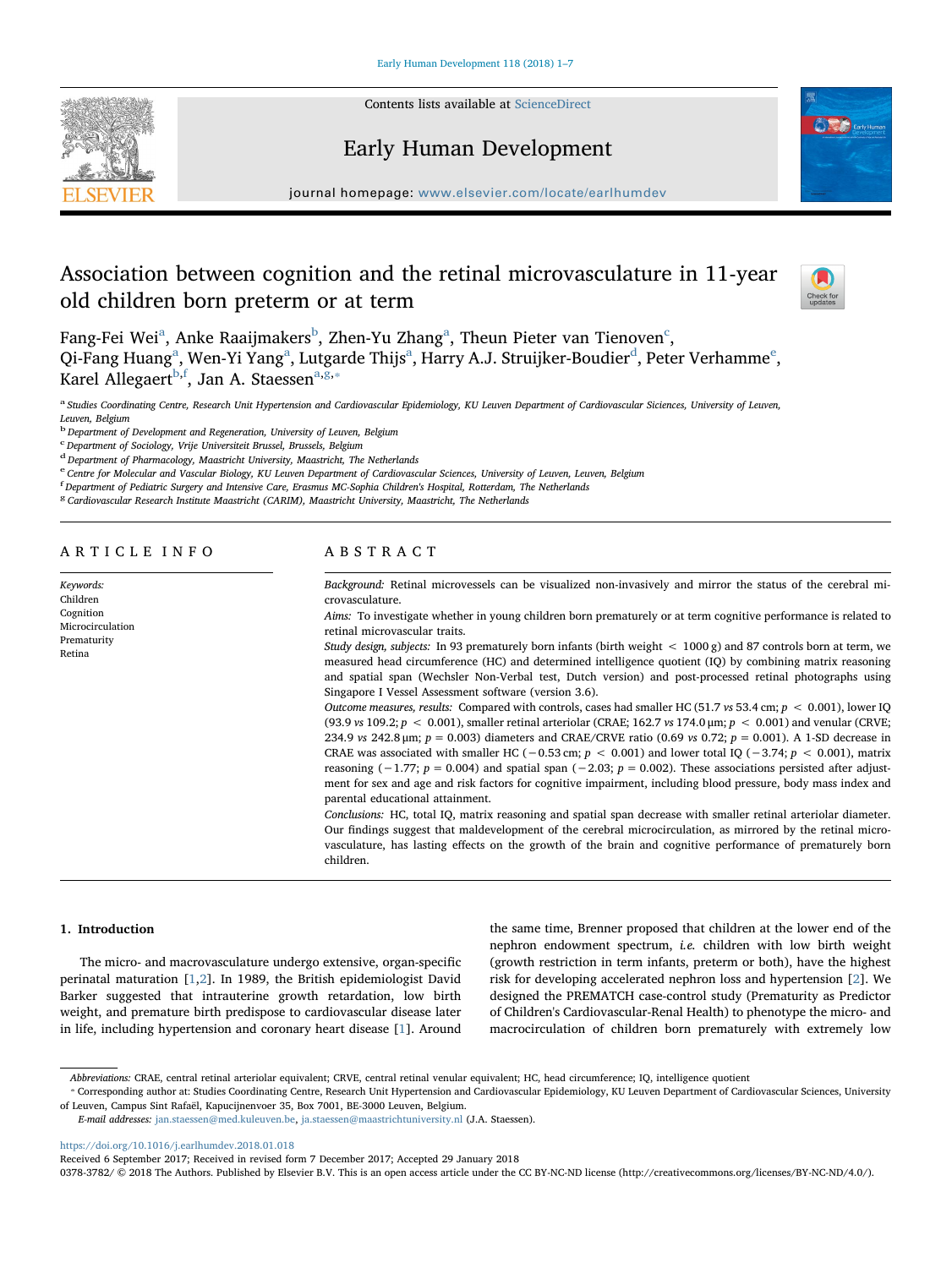birth weight (ELBW, below 1000 g) or delivered at term [\[3\]](#page-5-2). We previously demonstrated that at 11 years, ELBW children, compared with those born at term, had higher blood pressure, a 5- to 9-fold higher risk of prehypertension or hypertension, and smaller kidney size with lower glomerular filtration rate as estimated from the serum cystatin C level [[4](#page-5-3)]. These findings are in line with the hypotheses proposed by Barker [[1](#page-5-0)] and Brenner [\[2\]](#page-5-1).

In addition to the kidney, the cerebral microcirculation requires extensive maturation in the perinatal period [\[5,](#page-5-4)[6\]](#page-5-5). Several studies describe poorer cognitive performance [7–[15](#page-5-6)] or narrower retinal arterioles [[16\]](#page-5-7) in 2- to 9-year old children born prematurely. The retinal microvessels can be visualized and quantified non-invasively and share embryogenetic and physiological characteristics with cerebral microvasculature [[5](#page-5-4)]. To our knowledge, no previous study investigated whether there is association of head circumference or cognitive performance with retinal microcirculatory properties in prematurely born children, suggesting that a persistent microvascular deficit might contribute to the maldevelopment of the brain and poorer cognition. In our current study, we tested this hypothesis in 11-year old children born with ELBW or delivered at term, while accounting for blood pressure and other factors with possible impact on cognition.

#### 2. Methods

# 2.1. Study participants

The study was conducted in accordance with the Helsinki declaration for investigations in human subjects [[17\]](#page-6-0). The Ethics Committee of the University Hospitals approved the study. Based on good clinical practice guidelines and national legislation, parents or custodians provided written informed consent and the children informed assent. The study was registered at [ClinicalTrials.gov](http://ClinicalTrials.gov) (NCT02147457). We recruited cases from a cohort of 140 children born between 2000 and 2005, who survived after having been born with a birth weight of < 1000 g and after a gestation ranging from 23 to 33 weeks [\[3\]](#page-5-2). Of 140 invited children, 93 participated (66.4%). The 87 controls were either friends of the cases ( $n = 41$ ) or recruited at an elementary school close to the examination center ( $n = 46$ ) [[3](#page-5-2)]. We excluded 10 participants from analysis, because retinal imaging was of poor quality (7 cases), or because their IQ levels were > 3 SDs lower than the group mean among cases ( $n = 2$ ) or controls ( $n = 1$ ). Thus, the number of children statistically analyzed included 84 cases and 86 controls.

#### 2.2. Clinical measurements

Blood pressure was the average of three consecutive auscultatory readings obtained according to European guidelines [\[18](#page-6-1)] with a standard mercury sphygmomanometer after the children had rested in sitting position for at least 5 min. Body weight was measured, using the Omron Karada Scan HBF511 (Omron Health Care, Kyoto, Japan) and body height by a wall–mounted ruler. Body mass index was weight in kilograms divided by height in meters squared. We converted the anthropometric measurements to Z–scores based on Flemish growth charts [\[19](#page-6-2)]. Retinopathy of prematurity was staged as described elsewhere [\[20](#page-6-3)].

# 2.3. Visual acuity

Technicians tested the visual acuity (clearness of vision, i.e. spatial resolution of the visual processing system) of participants through the non–invasive adapted Snellen chart (Medical Workshop, Groningen, The Netherlands) at six meters for the left and right eye separately, using one–eye blinding glasses. This test was performed without visual aids. Visual acuity was expressed in decimals based on adaptive Snellen charts. Calculations were done in logMAR (log Minimum Angle Resolution). Normal visual acuity is defined as a detailed vision at six

meters expressed as 6/6 or 20/20 or 1.00 in decimals or 0.00 logMAR [[21](#page-6-4)[,22](#page-6-5)]. Impaired visual acuity was defined as  $<$  0.50 [\[21](#page-6-4)]. For statistical analysis, a vision of < 0.1 was artificially set at 0.1.

### 2.4. Retinal imaging

Participants were asked to refrain from exercise or caffeinated beverages for at least 6 h before retinal imaging. We applied a nonmydriatic approach in a dimly lit room to obtain retinal photographs, one image per eye in each participant, with the Canon Cr-DGi retinal visualization system combined with the Canon D-50 digital camera (Canon Inc., Medical Equipment Group, Utsunomiya, Japan). We determined the central retinal arteriolar (CRAE) and venular (CRVE) equivalent, which represent the retinal arteriolar and venular diameters. We used the validated computer-assisted program SIVA (Singapore I Vessel Assessment, version 3.6, Singapore Eye Research Institute, Singapore) based on formulae published by Parr [\[23](#page-6-6)] and Hubbard [\[24\]](#page-6-7). The software returns average vessel diameters according to the revised Knudtson formula [\[25](#page-6-8)]. The arteriole-to-venule diameter ratio (AVR) was CRAE divided by CRVE. Intra–observer variability (F.- F.W.) and inter–observer (Z.-Y.Z. and F.-F.W.) variability were assessed from repeated measurements in 30 children, using intraclass correlation coefficients [\[26](#page-6-9)]. For the intra-observer repeatability, the correlation coefficients were 0.98 for CRAE, 0.99 for CRVE and 0.98 for AVR and for inter-observer reproducibility they were 0.94, 0.93 and 0.87, respectively [[26\]](#page-6-9).

## 2.5. Neurocognitive performance

In cases and controls, neurocognitive performance was investigated by the Wechsler Non–Verbal test, Dutch version (Pearson, The Netherlands). Matrix reasoning and spatial span were assessed to estimate the intelligence quotient (IQ) equivalent (*i.e.* total score)  $[27]$  $[27]$ . To score parental education, we applied a standardized questionnaire and recoded the International Standard Classification of Education Scale [[28\]](#page-6-11) into 4 levels ranging from low (1) to high (4) education [\[29](#page-6-12)].

## 2.6. Statistical analysis

For database management and statistical analysis, we used SAS software, version 9.4 (SAS Institute, Cary, NC). We applied Shapiro-Wilk test to test normality of distributions. For comparison of means, we used a t-test or Wilcoxon-Mann-Whitney test depending on the distribution and for comparison of proportions the χ2-statistic, respectively. Statistical significance was a two-sided significance level of 0.05. While accounting for the stratification in cases and controls, we applied linear regression to test the association of head circumference, total IQ, matrix reasoning and spatial span with the retinal traits, first unadjusted and next with adjustments applied for sex, age and body mass index. Models with IQ as outcome were additionally adjusted for mean arterial pressure. In fully adjusted models we also accounted for paternal and maternal educational attainment. A missing value of visual acuity in 1 case was replaced by the cases' mean.

## 3. Results

## 3.1. Characteristics of study participants

[Table 1](#page-2-0) lists the characteristics of 84 cases and 86 controls. The number of girls was similar among cases and controls (43 [51.2%] vs 44 [51.2%];  $p = 0.99$ ). There were no differences in age and body mass index between cases and controls ( $p \geq 0.057$ ; [Table 1\)](#page-2-0). Compared with controls, cases were 3.96 cm (95% confidence interval [CI], −6.83 to  $-1.08$ ;  $p = 0.007$ ) shorter, 3.84 kg (CI,  $-6.73$  to  $-0.95$ ;  $p = 0.009$ ) lighter and had 1.71 cm (CI, 0.95 to 6.73;  $p = 0.009$ ) smaller head circumference. The corresponding differences for body height, weight,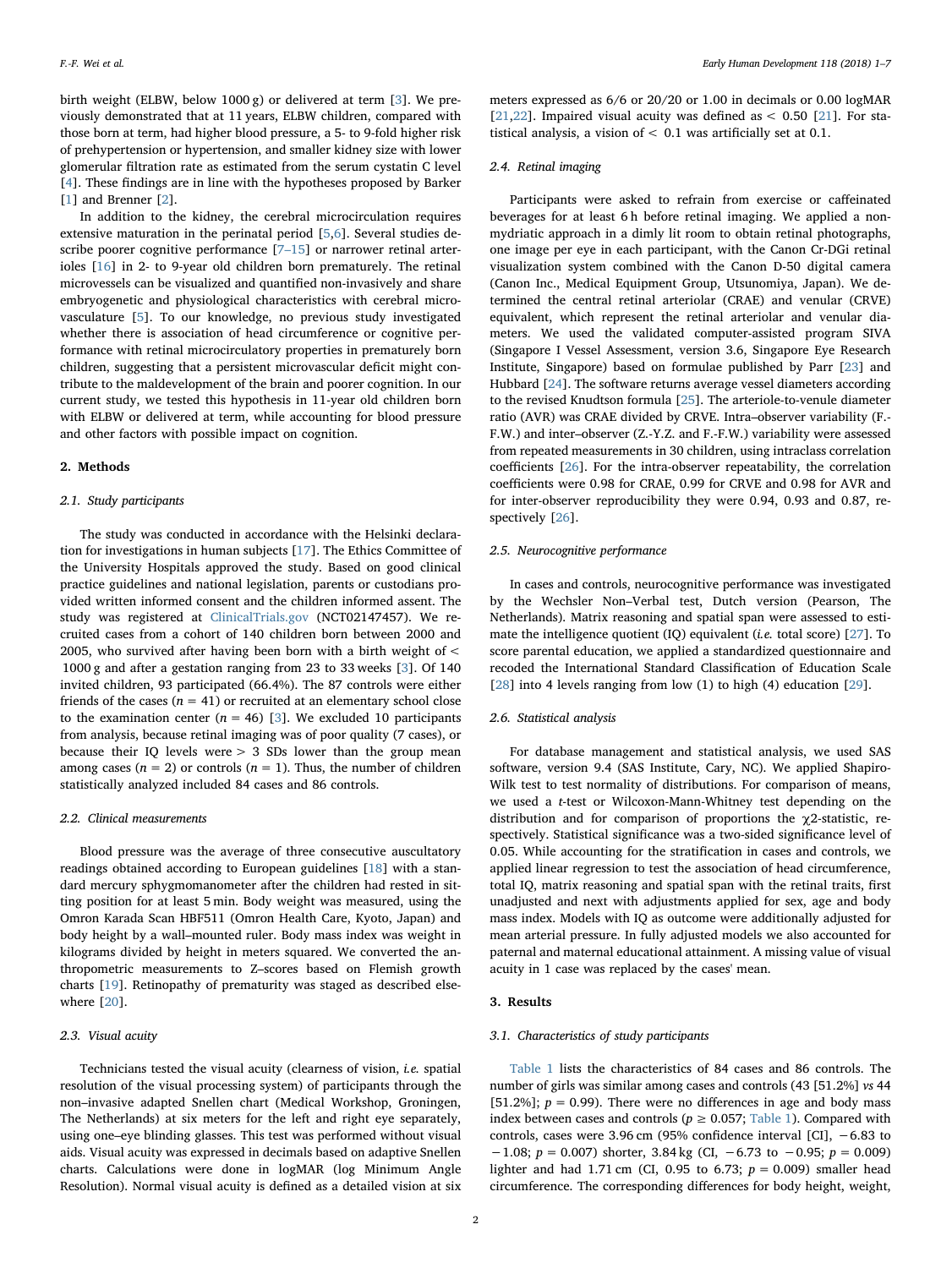#### <span id="page-2-0"></span>Table 1

Characteristics of cases and controls.

| Characteristics                  | Cases $(n = 84)$               | Controls $(n = 86)$       | <i>p</i> -value |
|----------------------------------|--------------------------------|---------------------------|-----------------|
| Anthropometric measurement       |                                |                           |                 |
| Age (years)                      | 11.2 (10.9 to 11.5)            | 10.9 (10.6 to 11.1)       | 0.064           |
| Body height (cm)                 | 145.4 (143.4 to 147.3)         | 149.3 (147.2 to 151.5)    | 0.007           |
| Z-score for height               | $-0.34$ ( $-0.53$ to $-0.16$ ) | $0.58$ (0.36 to 0.80)     | ${}< 0.001$     |
| Body weight (kg)                 | 36.7 (34.6 to 38.8)            | 40.5 (38.5 to 42.6)       | 0.009           |
| Z-score for weight               | $-0.44$ ( $-0.65$ to $-0.22$ ) | $0.33$ (0.15 to 0.52)     | ${}< 0.001$     |
| Body mass index (kg/m2)          | 17.1 (16.5 to 17.8)            | 18.0 (17.4 to 18.5)       | 0.057           |
| Z-score for body mass index      | $-0.36$ ( $-0.61$ to $-0.12$ ) | $0.02$ ( $-0.18$ to 0.22) | 0.014           |
| Head circumference (cm)          | 51.7 (51.3 to 52.1)            | 53.4 (53.1 to 53.8)       | ${}< 0.001$     |
| Z-score for head circumference   | $-1.06$ ( $-1.30$ to $-0.83$ ) | $0.06$ ( $-0.14$ to 0.26) | ${}< 0.001$     |
| Blood pressure                   |                                |                           |                 |
| Systolic (mm Hg)                 | 112.8 (110.7 to 115.0)         | 105.3 (103.5 to 107.1)    | ${}< 0.001$     |
| Diastolic (mm Hg)                | 67.6 (66.2 to 69.0)            | 64.1 (62.7 to 65.4)       | ${}< 0.001$     |
| Mean (mm Hg)                     | 82.7 (81.4 to 84.0)            | 77.8 (76.6 to 79.0)       | ${}< 0.001$     |
| Visual acuity                    |                                |                           |                 |
| Right eye                        | $0.69$ (0.61 to 0.76)          | $0.92$ (0.86 to 0.98)     | ${}< 0.001$     |
| Left eye                         | $0.68$ (0.60 to 0.76)          | $0.95(0.89)$ to $1.01$    | ${}< 0.001$     |
| Retinal phenotypes               |                                |                           |                 |
| Central arteriolar diameter (µm) | 162.7 (160.0 to 165.4)         | 174.0 (171.5 to 176.5)    | ${}< 0.001$     |
| Central venular diameter (µm)    | 234.9 (231.0 to 238.8)         | 242.8 (239.2 to 246.4)    | 0.003           |
| Arteriole-to-venule ratio        | $0.69(0.68 \text{ to } 0.70)$  | $0.72$ (0.71 to 0.73)     | 0.001           |
| Cognitive outcomes               |                                |                           |                 |
| Total IQ                         | 93.9 (91.4 to 96.4)            | 109.2 (106.4 to 112.1)    | ${}< 0.001$     |
| Matrix reasoning                 | 47.5 (46.1 to 49.0)            | 53.3 (51.6 to 55.0)       | ${}< 0.001$     |
| Spatial span                     | 46.2 (44.5 to 47.9)            | 56.1 (54.2 to 58.1)       | < 0.001         |
|                                  |                                |                           |                 |

<span id="page-2-1"></span>Values are mean (95% confidence interval). Z-scores were based on Flemish growth charts (reference [[19\]](#page-6-2)). Head circumference was unavailable in 14 cases and 8 controls.



Fig. 1. Frequency distributions of head circumference (A) total IQ (B) and central retinal arterial equivalent (C) in cases and controls. The red and blue histograms represent cases and controls, respectively. HC, head circumference; IQ, total intelligence quotient; CRAE, central retinal arteriolar equivalent. (For interpretation of the references to colour in this figure legend, the reader is referred to the web version of this article.)

body mass index and head circumference derived from Z-scores were  $-0.92$  (CI,  $-1.21$  to  $-0.64$ ;  $p < 0.001$ ),  $-0.77$  (CI,  $-1.06$  to  $-0.49$ ;  $p$  < 0.001), -0.39 (CI, -0.70 to -0.08;  $p$  = 0.014) and -1.13 (CI, −1.44 to −0.82; p < 0.001), respectively. Systolic and diastolic blood pressure were 7.5 (CI, 4.8 to 10.3;  $p < 0.001$ ) and 3.6 (CI, 1.7 to 5.5;  $p < 0.001$ ) mm Hg higher in cases than controls ([Table 1\)](#page-2-0). Compared with controls [\(Table 1](#page-2-0) and [Fig. 1\)](#page-2-1), cases had lower levels of total IQ (93.9 vs 109.2;  $p < 0.001$ ), matrix reasoning (47.5 vs 53.3;  $p < 0.001$ ) and spatial span (46.2 vs 56.1;  $p < 0.001$ ). Paternal educational levels were equally distributed among cases and controls (low 6.1 vs 2.4%; medium-low 46.3 vs 49.4%; medium-high 23.2 vs 32.5% and high 22.0 vs 15.7%;  $p = 0.23$ ) as well as maternal educational levels (low 7.3 vs 1.2%; medium-low 42.2 vs 38.6%; medium-high 35.4 vs 44.6% and high 17.1 vs 14.5%;  $p = 0.22$ ). Girls had a smaller head circumference than boys (52.2 *vs* 53.0 cm;  $p = 0.012$ ). However, there were no

differences between girls and boys in matrix reasoning (50.4 vs 50.5;  $p = 0.97$ ), spatial span (50.4 vs 52.1  $p = 0.28$ ) or IQ (100.8 vs 102.5;  $p = 0.45$ ). [Table 2](#page-3-0) provides additional information on the perinatal and postnatal characteristics of the 84 cases. Retinopathy of prematurity stage 3 or higher was present in 13 (15.5%) cases and treated with laser therapy in all.

## 3.2. Retinal phenotypes

Visual acuity was not normally distributed. It was lower in cases than controls [\(Table 1\)](#page-2-0): right eye, 0.69 vs 0.92 ( $p < 0.001$ ) and left eye, 0.68 vs 0.95 ( $p < 0.001$ ). In all children combined, central retinal arteriolar and venular equivalent and their ratio were averaged  $( \pm SD)$ 168.4  $\pm$  13.3 μm, 238.9  $\pm$  17.7 μm and 0.71  $\pm$  0.05. Cases compared with controls [\(Fig. 1](#page-2-1) and [Table 1\)](#page-2-0) had lower central retinal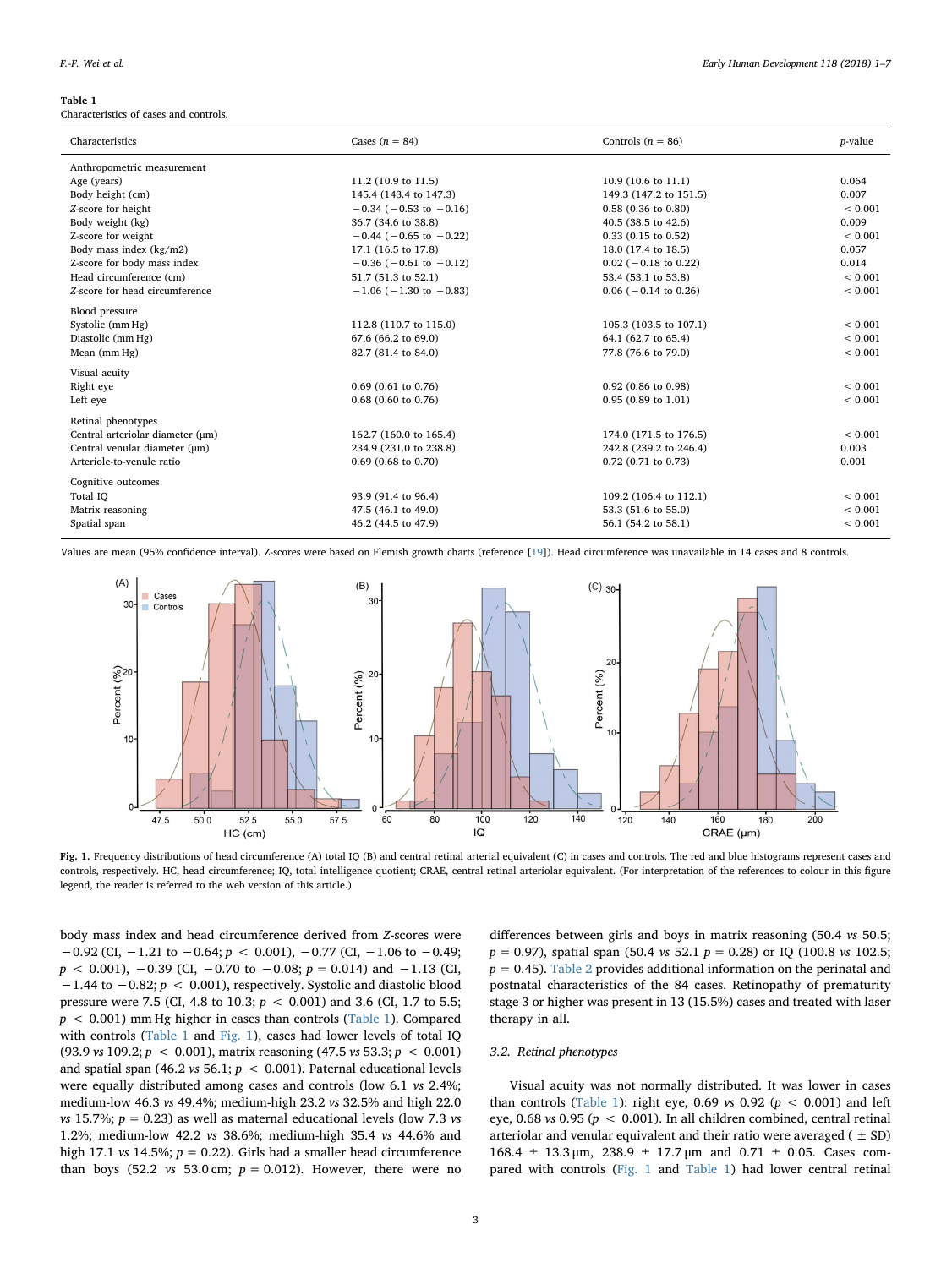#### <span id="page-3-0"></span>Table 2

Characteristics of 84 cases.

| Characteristics                             | Values                 |  |  |  |
|---------------------------------------------|------------------------|--|--|--|
| Perinatal characteristics, n (%)            |                        |  |  |  |
| Tocolysis                                   | 25(29.8)               |  |  |  |
| Pre-eclampsia                               | 26 (30.9)              |  |  |  |
| Chorioamnionitis                            | 4(4.8)                 |  |  |  |
| Antenatal lung maturation                   | 75 (89.3)              |  |  |  |
| Premature rupture of membranes              | 16 (19.0)              |  |  |  |
| Postnatal characteristics                   |                        |  |  |  |
| Gestational age (weeks)                     | 27.5 (25.0 to 31.0)    |  |  |  |
| Birth weight (g)                            | 799.3 (525.0 to 990.0) |  |  |  |
| Ventilation (days)                          | 11.5 (0 to 35)         |  |  |  |
| Oxygen need (days)                          | 36.6 (1.0 to 103.0)    |  |  |  |
| Ibuprofen, $n$ $(\%)$                       | 39 (46.4)              |  |  |  |
| Postnatal steroids, n (%)                   | 42 (50.0)              |  |  |  |
| Retinopathy of prematurity $\geq 3$ , n (%) | 13 (15.5)              |  |  |  |
| Intraventricular hemorrhage, n (%)          | 18 (21.4)              |  |  |  |

Values are mean (95% confidence interval) or n (%). To accelerate antenatal lung maturation, mothers received intramuscular betamethasone on two consecutive days.

arteriolar equivalent (−11.3 µm; CI, −15.0 to −7.7;  $p$  < 0.001), central retinal venular equivalent (−7.9 μm; CI, −13.1 to −2.6;  $p = 0.003$ ) and arteriole-to-venule ratio ( $-0.03$ ; CI,  $-0.04$  to  $-0.01$ ;  $p = 0.001$ .

#### 3.3. Association with the retinal microcirculation

[Fig. 1](#page-2-1) shows the overlap in the distributions of head circumference, IQ and central retinal arteriolar equivalent in cases and controls. In unadjusted models including all children, head circumference  $(r = 0.29; p < 0.001)$  and total IQ  $(r = 0.26; p < 0.001)$  increased with central retinal arteriolar equivalent. As shown in [Fig. 2,](#page-3-1) total IQ  $(p = 0.011)$  and matrix reasoning  $(p = 0.016)$  increased with central retinal arteriolar equivalent independent of mean arterial pressure with a similar trend for spatial span ( $p = 0.059$ ).

In unadjusted models including all children ([Table 3\)](#page-4-0), a 1–SD decrement in the central retinal arteriolar equivalent was associated with a 0.53 cm ( $p < 0.001$ ) smaller head circumference. With adjustments applied for sex, age and body mass index, this estimate became 0.57 cm  $(p < 0.001)$  and with additional adjustment for parental educational attainment 0.58 cm ( $p < 0.001$ ; [Table 3](#page-4-0) and [Fig. 3](#page-4-1)). Associations of head circumference with the arteriole-to-venule ratio mirrored those of

central retinal arteriolar equivalent ([Table 3\)](#page-4-0). Results using the Z-score for head circumference were confirmatory.

In unadjusted models [\(Table 3](#page-4-0)), a 1–SD decrement in the central retinal arteriolar equivalent was associated with lower total IQ, matrix reasoning and spatial span. The estimates were  $-3.74$  ( $p < 0.001$ ), −1.77 ( $p = 0.004$ ) and −2.03 ( $p = 0.002$ ), respectively. With adjustments applied for sex, age, body mass index and mean arterial pressure, estimates became  $-3.20$  ( $p = 0.007$ ),  $-1.54$  ( $p = 0.029$ ) and  $-1.72$  $(p = 0.018)$ , respectively. A 1-SD decrease in arteriole-to-venule ratio was significantly associated with lower IO ( $-3.29$ ;  $p = 0.002$ ), matrix reasoning (−2.04;  $p = 0.001$ ) and spatial span (−1.32,  $p = 0.053$ ) in unadjusted models. The corresponding estimates in adjusted models were  $-2.89$  ( $p = 0.013$ ),  $-1.97$  ( $p = 0.004$ ) and  $-0.99$  ( $p = 0.19$ ). Fully adjusted models additionally accounted for maternal and paternal educational attainment and produced confirmatory results [\(Table 3](#page-4-0) and [Fig. 3](#page-4-1)). None of the associations of head circumference, total IQ, matrix reasoning or spatial span with the central retinal venular equivalent reached significance in unadjusted or adjusted models.

## 4. Discussion

To the best of our knowledge, our study is the first that assessed the multivariable-adjusted associations of head circumference and cognitive performance with retinal microvascular traits in children born prematurely or delivered at term. The key findings can be summarized as follows: (i) compared with those born at term, former ELBW infants at 11 years had smaller head circumference and narrower retinal arteriolar and venular diameters and a smaller arteriole-to-venule ratio; (ii) former ELBW children performed less than children born at term in tests of total IQ, matrix reasoning, and spatial span; (iii) and with adjustments applied for risk factors for cognitive impairment, including mean arterial pressure, body mass index and parental educational attainment, total IQ, matrix reasoning and spatial span remained positively correlated with the central retinal arteriolar equivalent and arteriole-to-venule ratio. Previous studies did not detect sex differences in latent general and broad cognitive abilities, which is line with our current findings [\[30](#page-6-13)[,31](#page-6-14)].

In keeping with our current observations, several studies described poorer cognitive performance in 2- to 9-year old children born prematurely [7–[15](#page-5-6)]. For instance, Anderson and colleagues determined the cognitive outcome of 298 ELBW  $(< 1000 \text{ g})$  or very preterm infants (< 28 weeks of gestation) born in 1990s compared with 262 normal birth weight controls. At 8 years, cases had lower full-scale IQ than

<span id="page-3-1"></span>

Fig. 2. Associations of indices of IQ with mean arterial pressure and central retinal arteriolar equivalent. The plane shows the independent associations of full scale IQ (A), matrix reasoning IQ (B) and spatial processing IQ (C) with mean arterial pressure (MAP) and central retinal arteriolar equivalent (CRAE).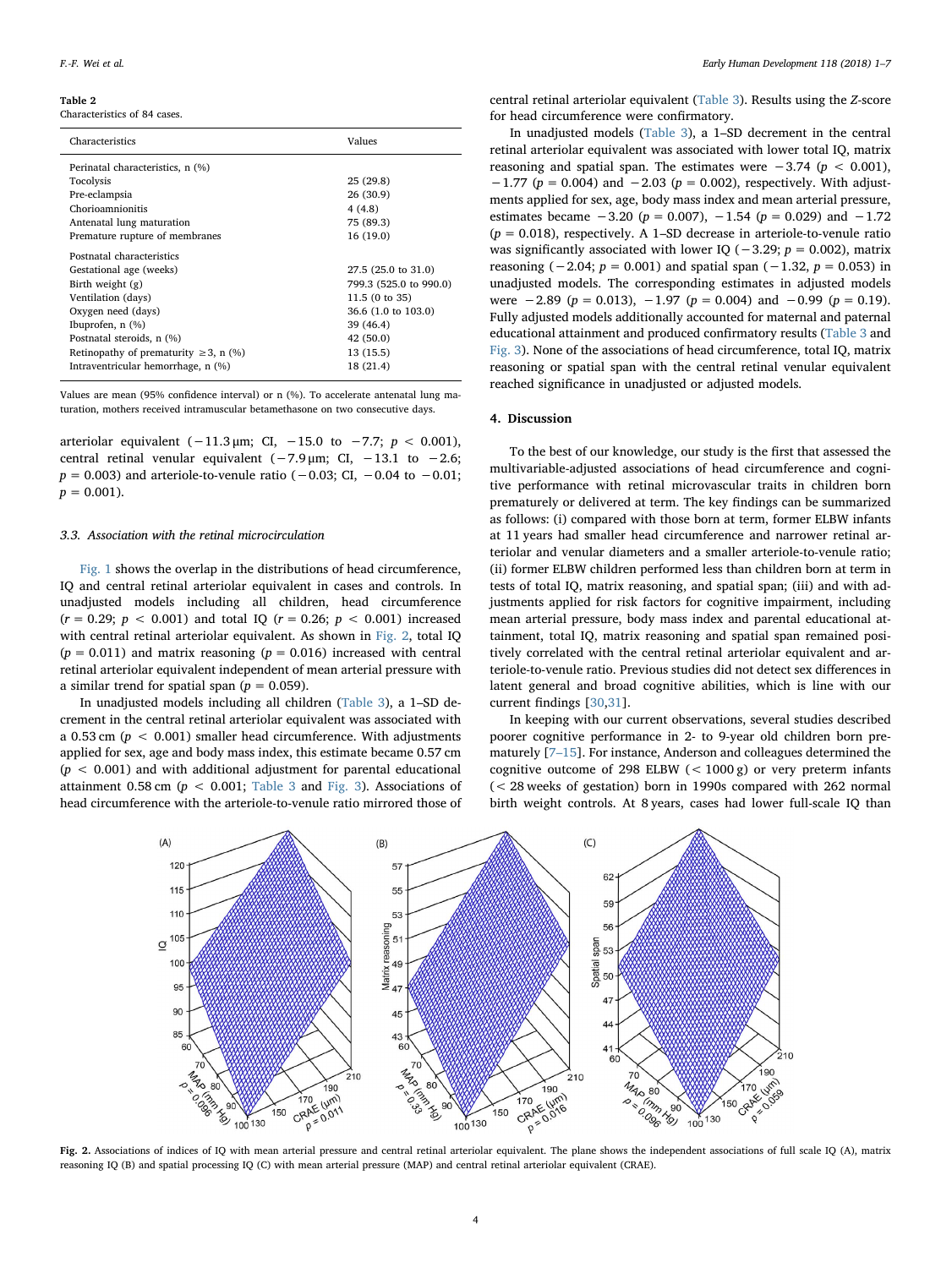#### <span id="page-4-0"></span>Table 3

Association of head circumference and cognitive performance with retinal traits.

| Phenotype model                                  | Head circumference $(n = 148)$                                                                     |                                                                                                       | Cognitive performance $(n = 170)$                                                                           |                                                                                                        |                                                                                                |
|--------------------------------------------------|----------------------------------------------------------------------------------------------------|-------------------------------------------------------------------------------------------------------|-------------------------------------------------------------------------------------------------------------|--------------------------------------------------------------------------------------------------------|------------------------------------------------------------------------------------------------|
|                                                  | Absolute value                                                                                     | Z-score                                                                                               | Total IO                                                                                                    | Matrix reasoning                                                                                       | Spatial span                                                                                   |
| CRAE<br>Unadjusted<br>Adjusted<br>Fully adjusted | $-0.53$ ( $-0.78$ to $-0.28$ )<br>$-0.57$ (-0.79 to $-0.35$ )***<br>$-0.58$ ( $-0.81$ to $-0.36$ ) | $-0.37$ (-0.51 to $-0.22$ )***<br>$-0.35$ ( $-0.48$ to $-0.22$ )<br>$-0.36$ ( $-0.49$ to $-0.23$ )    | $-3.74$ ( $-5.73$ to $-1.75$ )<br>$-3.20$ (-5.50 to -0.90) <sub>**</sub><br>$-3.18$ ( $-5.58$ to $-0.78$ ). | $-1.77$ (-2.95 to $-0.58$ )**<br>$-1.54$ ( $-2.92$ to $-0.16$ ).<br>$-1.69$ ( $-3.06$ to $-0.32$ ).    | $-2.03$ ( $-3.28$ to $-0.78$ )<br>$-1.72$ (-3.14 to -0.30).<br>$-1.55$ ( $-3.03$ to $-0.07$ ). |
| AVR<br>Unadjusted<br>Adjusted<br>Fully adjusted  | $-0.35$ ( $-0.61$ to $-0.09$ )**<br>$-0.44$ (-0.71 to $-0.18$ )<br>$-0.41$ ( $-0.68$ to $-0.14$ ). | $-0.20$ ( $-0.36$ to $-0.04$ ).<br>$-0.26$ ( $-0.42$ to $-0.10$ ).<br>$-0.24$ ( $-0.41$ to $-0.08$ ). | $-3.29$ (-5.36 to $-1.22$ )**<br>$-2.89$ ( $-5.16$ to $-0.63$ ).<br>$-2.57$ ( $-4.96$ to $-0.17$ ).         | $-2.04$ ( $-3.28$ to $-0.80$ )**<br>$-1.97$ ( $-3.28$ to $-0.66$ ).<br>$-1.83$ ( $-3.20$ to $-0.46$ ). | $-1.32$ ( $-2.67$ to 0.02)<br>$-0.99$ ( $-2.49$ to 0.50)<br>$-0.81$ ( $-2.38$ to 0.76)         |

Abbreviations: CRAE, central retinal arteriolar equivalent; AVR, arteriole-to-venule ratio. Effect size (95% confidence interval) express the difference associated with a 1-SD decrease in CRAE or AVR. All models are adjusted for sex, age and body mass index. Adjusted models with cognitive performance as outcome also include mean arterial pressure as covariable. Fully adjusted models additionally accounted for parental educational level, but because of unavailability of this information only include 165 participants (82 cases and 83 controls). Head circumference was available in 70 cases and 78 controls.

<span id="page-4-4"></span> $∗ p ≤ 0.05$ , significance of the associations.

<span id="page-4-3"></span><sup>∗</sup>  $p$  ≤ 0.01, significance of the associations.

<span id="page-4-2"></span>\*\*\*  $p \le 0.001$ , significance of the associations.

normal controls with a difference averaging 9.4 (CI, 6.7–12.1) [[8](#page-5-8)]. Subsequently, the same research group reported that preterm children had significant executive dysfunction compared with their healthy controls [[9](#page-5-9)]. Marlow and colleagues assessed cognitive performance at a median age of 6.3 years in 241 prematurely born children  $( $\leq$ 25 weeks of gestation) and 160 classmates born at term. Each pre$ term child had also been evaluated at 30 months of age. By using reference norms, cognitive impairment, defined as results > 2 SDs below the mean, was present in 21% of the prematurely born children, as compared with 1% in the standardized data. This proportion rose to 41% when compared with classmates. The mean difference in overall cognitive ability between cases and controls was 24 (CI, 20 to 27) [\[10](#page-5-10)]. Among children with severe disability at 30 months of age, 86% still had moderate-to-severe disability at 6 years of age, confirming as observed in our current study the lasting influence of prematurity [\[10](#page-5-10)]. Along similar lines, of 441 extremely preterm infants (< 27 weeks) who had received active perinatal care in Sweden, 30.4% had mild disability, 20.2% had moderate disability, and 13.4% had severe disability. Only 3% of the controls had moderate to severe disability [\[15](#page-5-11)].

Head circumference reflects fetal brain growth [\[32](#page-6-15)]. Several previous studies correlated IQ with anatomical brain characteristics in children born prematurely [33–[36\]](#page-6-16). A meta-analysis of fifteen studies [[35\]](#page-6-17) included 818 very preterm/very low birthweight children and 450 term-born peers. Effect sizes were determined for each study and expressed as the difference between very preterm/very low birth weight children and controls divided by the pooled standard deviation of the two group. Compared with controls, very preterm/very low birthweight

children had smaller brain volumes amounting to 0.58 (CI,  $-0.73$  to  $-0.43$ ;  $p < 0.001$ ) for the total brain, to 0.53 (CI,  $-0.67$  to  $-0.40$ ;  $p < 0.001$ ) for white matter, to 0.62 (CI,  $-0.76$  to  $-0.48$ ;  $p < 0.001$ ) for grey matter and to 0.74 (CI,  $-0.92$  to  $-0.56$ ;  $p < 0.001$ ) for the cerebellum. Reduced brain volume were associated with decreased general cognitive functioning [[35\]](#page-6-17). Other studies [\[37](#page-6-18)–39] noted associations of psychological, neurocognitive or behavioral function or school performance with brain volumes in adolescents born prematurely. In keeping with the aforementioned reports [\[7,](#page-5-6)37–[40\]](#page-6-18), in our current study, we correlated cognitive performance with an anatomical index, i.e. the diameter of the retinal microvessels and showed a positive multivariable-adjusted correlation.

That prematurely born children have narrower retinal arterioles than term children is well established [[16,](#page-5-7)[41\]](#page-6-19), but to our knowledge no previous study reported on the correlation between cognitive performance and the retinal arteriolar diameters. In a population-based cohort study, retinal arteriolar calibers were measured from digitized retinal photographs in 4122 6-year old children. After adjustment for image grader, sex, age of the child, maternal lifestyle and sociodemographic confounders, children born at < 34 weeks and at 34–37 weeks of gestation, compared with children born at term, had narrower retinal arteriolar caliber with SD scores amounting to −0.46 (CI,  $-0.77$  to  $-0.15$ ) and  $-0.24$  (CI,  $-0.42$  to  $-0.05$ ), respectively [[16\]](#page-5-7). In the Cardiovascular Risk in Young Finns Study [[41\]](#page-6-19), children aged 3–18 years were randomly selected from five Finnish University cities. At age 34–49 years, with adjustments applied for sex, age, employment, marital status and smoking, premature compared with term

<span id="page-4-1"></span>

Fig. 3. Multivariable-adjusted associations of head circumference (A) and total IQ (B) with central retinal arteriolar equivalent (CRAE). The partial regression coefficients were standardized as in [Table 3](#page-4-0) and adjusted for sex, age, body mass index and parental educational level. The model for IQ was additionally adjusted for mean arterial pressure.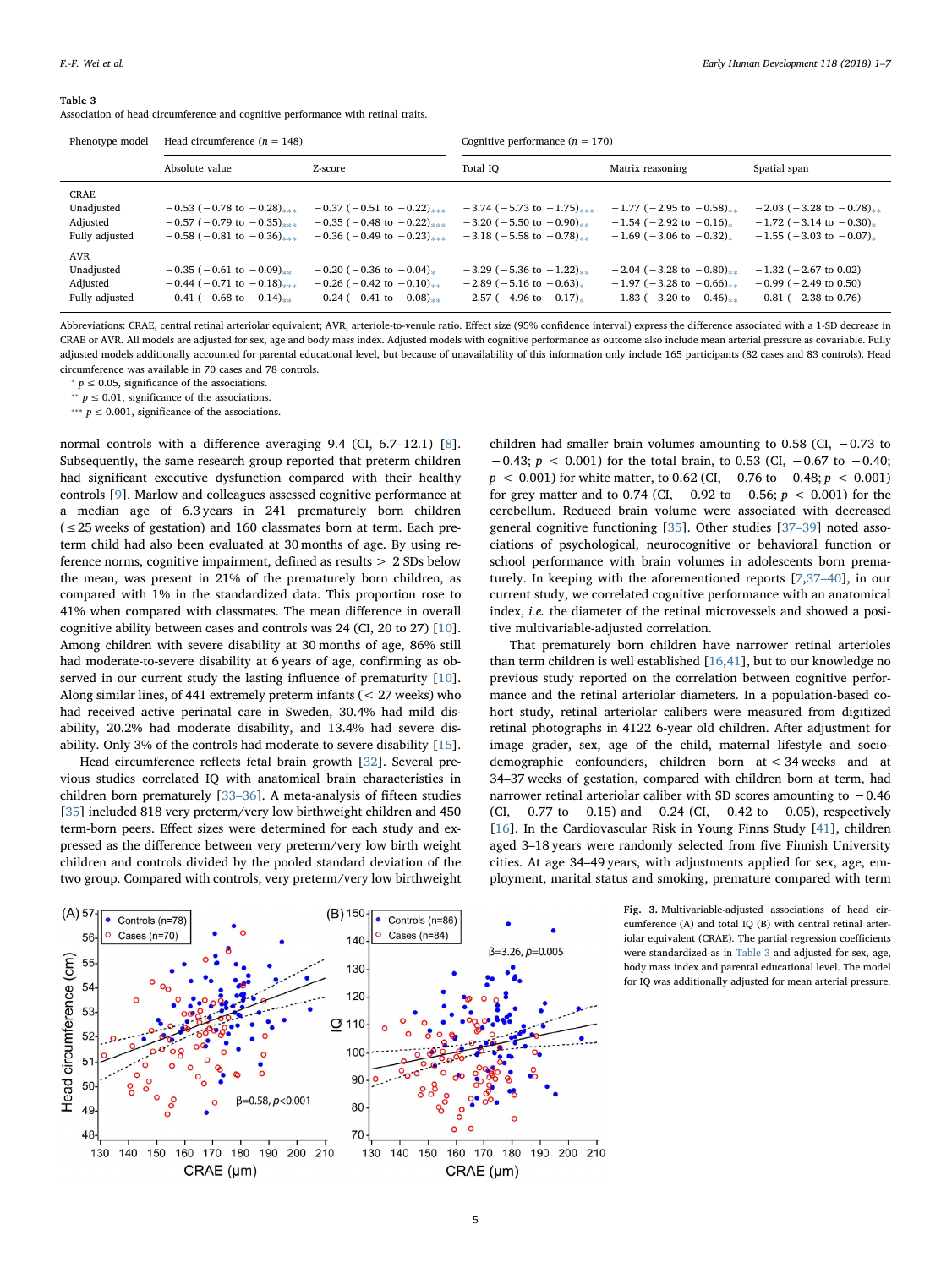birth was associated with narrower retinal arteriolar diameters (19.9 vs 20.3 pixels;  $p = 0.034$  [[41\]](#page-6-19). In none of these studies [\[16](#page-5-7)[,41](#page-6-19)], investigators described an association between cognitive performance and retinal arteriolar diameter. In our view two studies approached our current findings and support our interpretation [\[6,](#page-5-5)[32\]](#page-6-15). Yau and colleagues observed associations between subclinical white matter pathology and retinal vessel alterations among obese adolescents with metabolic syndrome (mean age, 17.5 years) and suggested that subtle white matter pathology in adolescents with metabolic syndrome has a vascular origin [[6](#page-5-5)]. In a longitudinal study of 58 preterm infants born after 30–32 weeks of gestation [[32](#page-6-15)], head circumference was measured twice weekly from birth until discharge from the hospital up to 31 weeks later. The postnatal deficit in head circumference paralleled the degree of retinopathy of prematurity and in the authors' view was consistent with a disease process common to the brain and the eye [\[32](#page-6-15)].

Observational studies cannot ascertain mechanisms. However, some investigators hypothesized that retinal vascular abnormalities in children born preterm reflect generalized vascular changes [[42\]](#page-6-20), which provide an explanation of why preterm children appear to have an increased risk of cardiovascular disease later in life [\[42](#page-6-20)[,43](#page-6-21)]. The retina shares similar embryological origin, anatomical features and physiological properties with the brain and hence offers a unique and accessible "window" to study the correlates and consequences of subclinical pathology [[5](#page-5-4),[44](#page-6-22)]. While these concepts have been introduced into clinical research in adults in the fields of stroke and dementia [\[5](#page-5-4)[,45](#page-6-23)], our literature search did not reveal any previous study linking cognitive performance in young children born prematurely or at term to the retinal microvasculature. Our findings suggest that the difference between cases and controls in head circumference, IQ, spatial span and matrix reasoning in 11-year old children results from microvascular maldevelopment or dysfunction in the perinatal period and in line with the literature is persistent from birth onwards [\[10](#page-5-10),[15,](#page-5-11)[41\]](#page-6-19). In addition, our multivariable-adjusted analyses revealed that other risk factors for cognitive impairment, in particular high blood pressure, metabolic dysregulation as reflected by body mass index, and parental educational attainment were of minor influence compared with the maldevelopment or malfunction of the intracerebral microcirculation. Limitations of our current study are its cross-sectional case-control design, the absence of a longitudinal follow-up of cognitive performance from early childhood onwards, its relatively small sample size. The relatively small number of children with retinopathy of prematurity or intraventricular hemorrhage might explain the null association of cognitive performance at 11-years with these traits in unadjusted and multivariableadjusted analyses. Furthermore, the control group in our study scored nearly 10 standard points above the age-expected mean based on the normative sample of the Wechsler Intelligence Scale for Children [\[46](#page-6-24)]. The high performance in the control group might have inflated the effect sizes in the comparison with the preterm group.

In conclusion, with adjustments applied for covariables of cognitive function, including sex, age, mean arterial pressure, body mass index and parental educational attainment, head circumference, total IQ, matrix reasoning and spatial span decreased with smaller retinal arteriolar diameter. Our findings suggest that maldevelopment of the cerebral microcirculation, as mirrored by the retinal microvasculature, has lasting effects on the cognitive performance of prematurely born children. The clinical corollary of our findings is that, in view of the lifelong lasting ramifications of premature birth on public health and education [[12\]](#page-5-12), the timely identification of those infants who are the largest risk for cognitive impairment and who may benefit from early intervention, should rise on the research agenda.

### Conflict of interest statement

None of the authors declares a conflict of interest.

#### Acknowledgements

The authors gratefully acknowledge the contribution of the nurses working at the ex-amination center (Linda Custers, Marie-Jeanne Jehoul, Daisy Thijs, and Hanne Truyens) and the clerical staff at the Studies Coordinating Centre (Vera De Leebeeck, Yvette Piccart, and Renilde Wolfs).

# Funding

The "Agency for Innovation by Science and Technology in Flanders (IWT)" supported PREMATCH through the "SAFE-PEDRUG" project (IWT/SBO 130033). The European Union (HEALTH-F7-305507 HOMAGE and the European Research Council (Advanced Researcher Grant 2011-294713-EPLORE and Proof-of-Concept Grant 713601 uPROPHET) and the Fonds voor Wetenschappelijk Onderzoek Vlaanderen, Ministry of the Flemish Community, Brussels, Belgium (G088113N) currently support the Studies Coordinating Centre in Leuven. The funding source had no role in study design, data extraction, data analysis, data interpretation, or writing of the report. The corresponding author had full access to all of the data in the study and had the responsibility for the decision to submit for publication.

## Disclosures

None.

## References

- <span id="page-5-0"></span>[1] [D.J.P. Barker, C. Osmond, J. Golding, D. Kuh, M.E.J. Wadsworth, Growth in utero,](http://refhub.elsevier.com/S0378-3782(17)30449-8/rf0005) [blood pressure in childhood and adult life, and mortality from cardiovascular dis](http://refhub.elsevier.com/S0378-3782(17)30449-8/rf0005)[ease, Br. Med. J. 298 \(1989\) 564](http://refhub.elsevier.com/S0378-3782(17)30449-8/rf0005)–567.
- <span id="page-5-1"></span>[2] [B.M. Brenner, D.L. Garcia, S. Anderson, Glomeruli and blood pressure. Less of one,](http://refhub.elsevier.com/S0378-3782(17)30449-8/rf0010) [more the other? Am. J. Hypertens. 1 \(1988\) 335](http://refhub.elsevier.com/S0378-3782(17)30449-8/rf0010)–347.
- <span id="page-5-2"></span>[3] [A. Raaijmakers, T. Petit, Y. Gu, Z. Zhang, F. Wei, B. Cools, et al., Design and fea](http://refhub.elsevier.com/S0378-3782(17)30449-8/rf0015)[sibility of "PREMATurity as predictor of children's cardiovascular-renal health"](http://refhub.elsevier.com/S0378-3782(17)30449-8/rf0015) [\(PREMATCH\): a pilot study, Blood Press. 24 \(2015\) 275](http://refhub.elsevier.com/S0378-3782(17)30449-8/rf0015)–283.
- <span id="page-5-3"></span>[4] [A. Raaijmakers, Z.Y. Zhang, J. Claessens, N. Cauwenberghs, T.P. van Tienoven,](http://refhub.elsevier.com/S0378-3782(17)30449-8/rf0020) [F.F. Wei, et al., Does extremely low birth weight predispose to low-renin hy](http://refhub.elsevier.com/S0378-3782(17)30449-8/rf0020)[pertension? Hypertension 69 \(2017\) 443](http://refhub.elsevier.com/S0378-3782(17)30449-8/rf0020)–449.
- <span id="page-5-4"></span>[5] [C.Y.I. Cheung, M.K. Ikram, C. Chen, T.Y. Wong, Imaging retina to study dementia](http://refhub.elsevier.com/S0378-3782(17)30449-8/rf0025) [and stroke, Prog. Retin. Eye Res. 57 \(2017\) 89](http://refhub.elsevier.com/S0378-3782(17)30449-8/rf0025)–107.
- <span id="page-5-5"></span>[6] [P.L. Yau, M. Kim, A. Tirsi, A. Convit, Retinal vessel alterations and cerebral white](http://refhub.elsevier.com/S0378-3782(17)30449-8/rf0030) [matter microstructural damage in obese adolescents with metabolic syndrome,](http://refhub.elsevier.com/S0378-3782(17)30449-8/rf0030) [JAMA Pediatr. 168 \(2014\) e142815.](http://refhub.elsevier.com/S0378-3782(17)30449-8/rf0030)
- <span id="page-5-6"></span>[7] [B.S. Peterson, B. Vohr, L.H. Staib, C.J. Cannistraci, A. Dolberg, K.C. Schneider,](http://refhub.elsevier.com/S0378-3782(17)30449-8/rf0035) [et al., Regional brain volume abnormalities and long-term cognitive outcome in](http://refhub.elsevier.com/S0378-3782(17)30449-8/rf0035) [preterm infants, JAMA 284 \(2000\) 1939](http://refhub.elsevier.com/S0378-3782(17)30449-8/rf0035)–1947.
- <span id="page-5-8"></span>[8] [P. Anderson, L.W. Doyle, The Victorian Infant Collaborative Study group, neuro](http://refhub.elsevier.com/S0378-3782(17)30449-8/rf0040)[behavioral outcomes of shool-age children born extremely low birth weight or very](http://refhub.elsevier.com/S0378-3782(17)30449-8/rf0040) [preterm in the 1990s, JAMA 289 \(2003\) 3264](http://refhub.elsevier.com/S0378-3782(17)30449-8/rf0040)–3272.
- <span id="page-5-9"></span>[9] [P.J. Anderson, L.W. Doyle, The Victorian Infant Collaborative Study group, ex](http://refhub.elsevier.com/S0378-3782(17)30449-8/rf0045)[ecutive functioning in school-aged children who were born very preterm or with](http://refhub.elsevier.com/S0378-3782(17)30449-8/rf0045) [extremely low birth weight in the 1990s, Pediatrics 114 \(2004\) 50](http://refhub.elsevier.com/S0378-3782(17)30449-8/rf0045)–57.
- <span id="page-5-10"></span>[10] [N. Marlow, D. Wolke, M.A. Bracewell, M. Samara, EPICure Study Group, neurologic](http://refhub.elsevier.com/S0378-3782(17)30449-8/rf0050) [and developmental disability at six years of age after extremely preterm birth, N.](http://refhub.elsevier.com/S0378-3782(17)30449-8/rf0050) [Engl. J. Med. 352 \(2005\) 9](http://refhub.elsevier.com/S0378-3782(17)30449-8/rf0050)–19.
- [11] [K. Mikkola, N. Ritari, V. Tommiska, T. Salokorpi, L. Lehtonen, O. Tammela, et al.,](http://refhub.elsevier.com/S0378-3782(17)30449-8/rf0055) [Neurodevelopmental outcome at 5 years of age of a national cohort of extremely](http://refhub.elsevier.com/S0378-3782(17)30449-8/rf0055) [low birth weight infants who were born in 1996-1997, Pediatrics 116 \(2005\)](http://refhub.elsevier.com/S0378-3782(17)30449-8/rf0055) 1391–[1400.](http://refhub.elsevier.com/S0378-3782(17)30449-8/rf0055)
- <span id="page-5-12"></span>[12] [L.J. Woodward, P.J. Anderson, N.C. Austin, K. Howard, T.E. Inder, Neonatal MRI to](http://refhub.elsevier.com/S0378-3782(17)30449-8/rf0060) [predict neurodevelopmental outcomes in preterm infants, N. Engl. J. Med. 355](http://refhub.elsevier.com/S0378-3782(17)30449-8/rf0060) [\(2006\) 685](http://refhub.elsevier.com/S0378-3782(17)30449-8/rf0060)–694.
- [13] [A.L. van Baar, J. Vermaas, E. Knots, M.J.K. de Kleine, P. Soons, Functioning at](http://refhub.elsevier.com/S0378-3782(17)30449-8/rf0065) [school age of moderately preterm children born at 32 to 36 weeks' gestational age,](http://refhub.elsevier.com/S0378-3782(17)30449-8/rf0065) [Pediatrics 124 \(2009\) 251](http://refhub.elsevier.com/S0378-3782(17)30449-8/rf0065)–257.
- [14] [J.L.Y. Cheong, P.J. Anderson, A.C. Burnett, G. Roberts, N. Davis, L. Hickey, et al.,](http://refhub.elsevier.com/S0378-3782(17)30449-8/rf0070) [Changing neurodevelopment at 8 years in children born extremely preterm since](http://refhub.elsevier.com/S0378-3782(17)30449-8/rf0070) [the 1990s, Pediatrics 139 \(2017\) e20164086.](http://refhub.elsevier.com/S0378-3782(17)30449-8/rf0070)
- <span id="page-5-11"></span>[15] [F. Serenius, U. Ewald, A. Farooqi, V. Fellman, M. Hafström, K. Hellgren, et al.,](http://refhub.elsevier.com/S0378-3782(17)30449-8/rf0075) [Neurodevelopmental outcomes among extremely preterm infants 6.5 years after](http://refhub.elsevier.com/S0378-3782(17)30449-8/rf0075) [active perinatal care in Sweden, JAMA Pediatr. 120 \(2016\) 954](http://refhub.elsevier.com/S0378-3782(17)30449-8/rf0075)–963.
- <span id="page-5-7"></span>[16] [O. Gishti, V.W.V. Jaddoe, L. Duijts, E. Steegers, I. Reiss, A. Hofman, et al., Impact of](http://refhub.elsevier.com/S0378-3782(17)30449-8/rf0080) [birth parameters and early life growth patterns on retinal microvascular structure in](http://refhub.elsevier.com/S0378-3782(17)30449-8/rf0080)